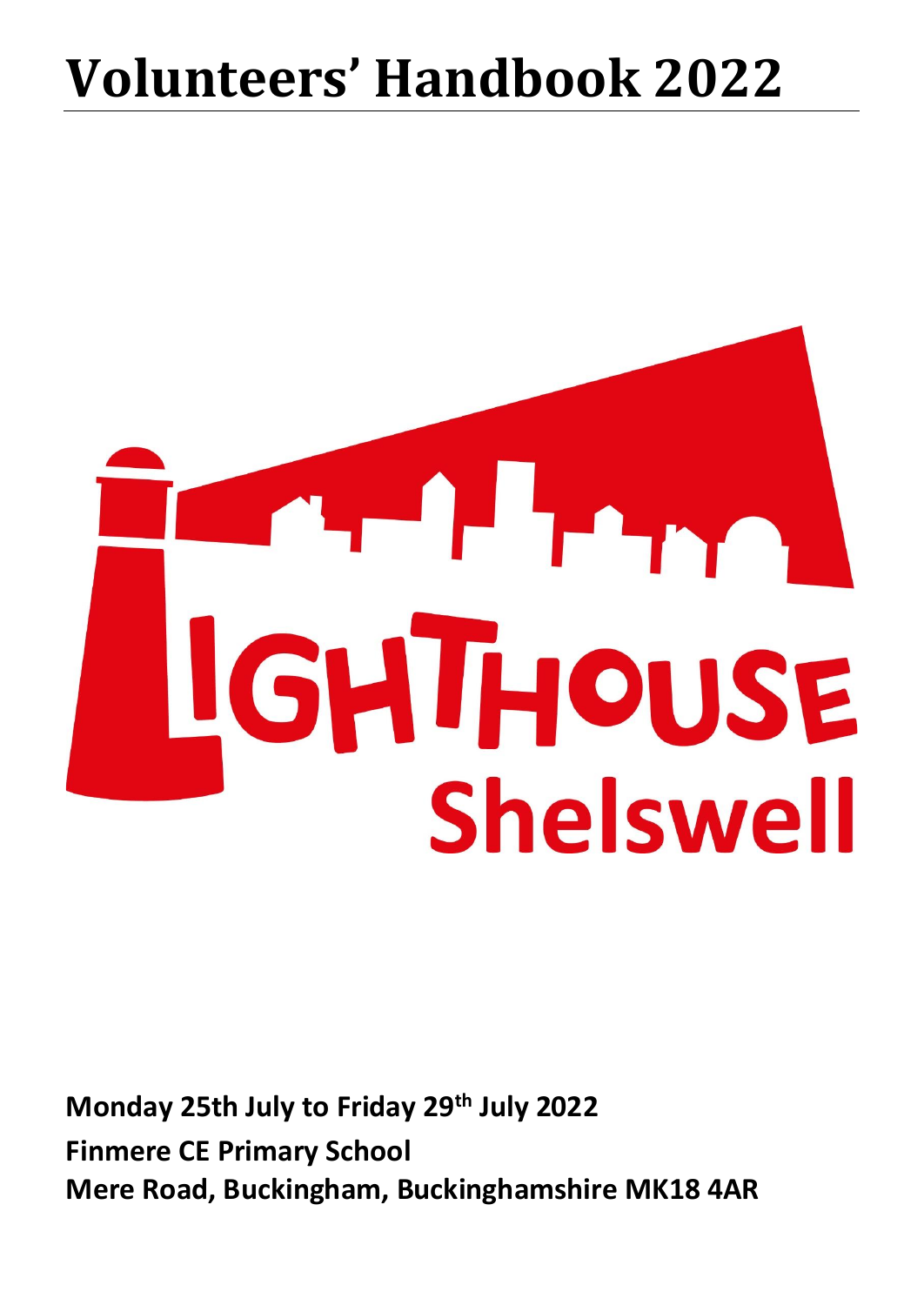#### This handbook was last updated June 2022

There are additional policy documents and "how to" information posted in the Tool Box at [www.lighthousecentral.org](about:blank).

Lighthouse is a faith activity and our prayer is vital. Please try to get Lighthouse on the prayer agenda of your church and to pray faithfully for all our helpers, for the children and for God's blessing over the whole week.

#### **Contact details:**

Lighthouse Central Bridge House Station Approach Great Missenden Bucks, HP16 9AZ email: [shelswell@lighthousecentral.org](about:blank) website: [www.lighthousecentral.org](about:blank)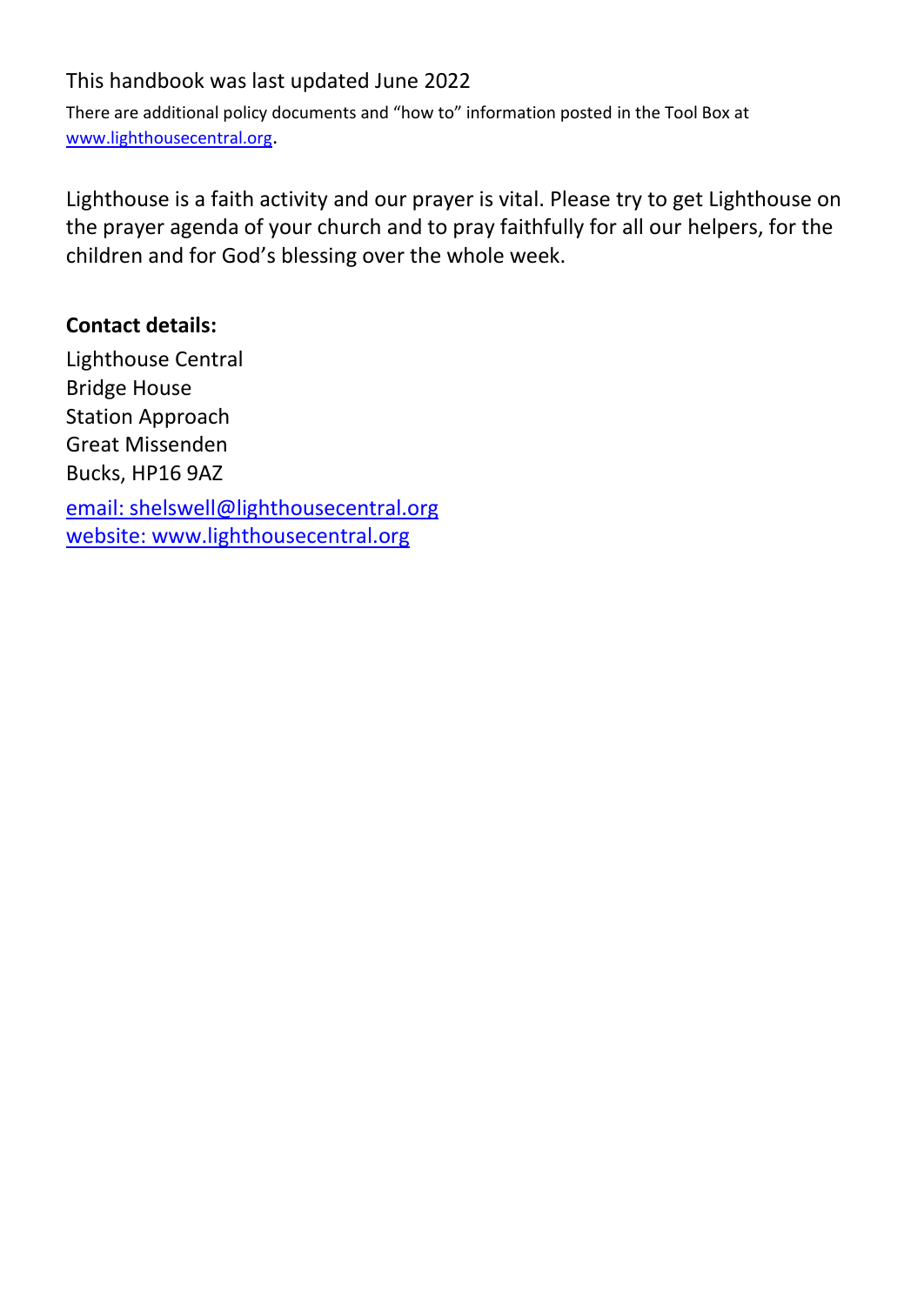# **Contents**

| 1.  |       |                                                                            |  |  |  |
|-----|-------|----------------------------------------------------------------------------|--|--|--|
| 2.  |       |                                                                            |  |  |  |
| 3.  |       |                                                                            |  |  |  |
| 4.  |       |                                                                            |  |  |  |
| 5.  |       |                                                                            |  |  |  |
| 6.  |       |                                                                            |  |  |  |
|     | 6.1.  |                                                                            |  |  |  |
|     | 6.2.  |                                                                            |  |  |  |
|     | 6.3.  |                                                                            |  |  |  |
| 7.  |       |                                                                            |  |  |  |
| 8.  |       |                                                                            |  |  |  |
| 9.  |       |                                                                            |  |  |  |
| 10. |       | The Lighthouse Discovery (teaching) Programme - notes for AGLs and LHKs 13 |  |  |  |
|     |       |                                                                            |  |  |  |
|     | 10.2. |                                                                            |  |  |  |
| 11. |       |                                                                            |  |  |  |
| 12. |       |                                                                            |  |  |  |
|     | 12.1. |                                                                            |  |  |  |
|     | 12.2. |                                                                            |  |  |  |
|     | 12.3. |                                                                            |  |  |  |
|     |       |                                                                            |  |  |  |
| 13. |       |                                                                            |  |  |  |
| 14. |       |                                                                            |  |  |  |
|     |       |                                                                            |  |  |  |
|     |       |                                                                            |  |  |  |
| 15. |       |                                                                            |  |  |  |
| 16. |       |                                                                            |  |  |  |
| 17. |       |                                                                            |  |  |  |
|     | 17.1. |                                                                            |  |  |  |
|     |       |                                                                            |  |  |  |
| 18. |       |                                                                            |  |  |  |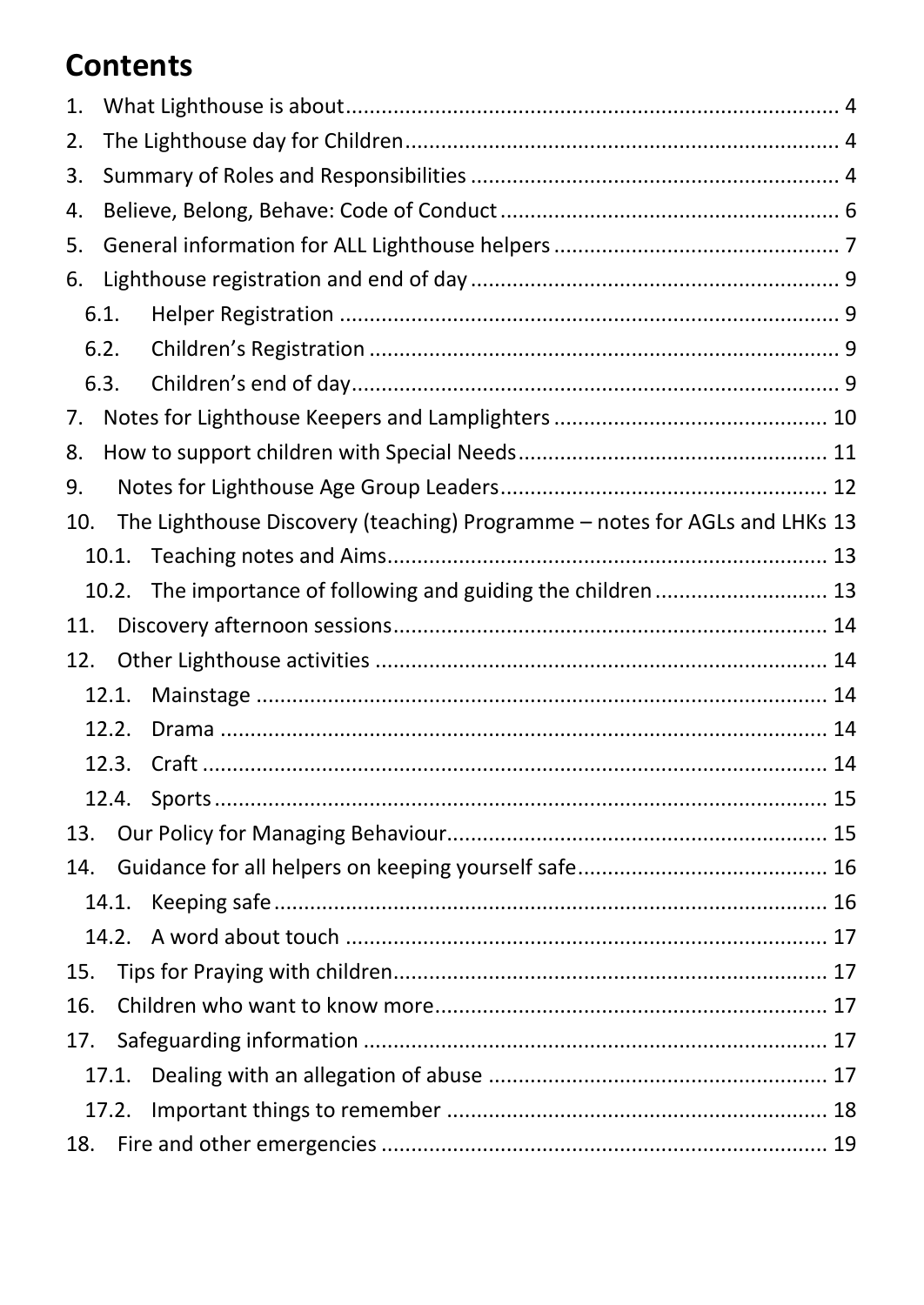# **1. What Lighthouse is about**

*Lighthouse* is a holiday week for children run by Christians from local churches. As Christians we believe that the Bible is God's word to us. That is, it shows us how to live and, above all, that God sent His son, Jesus Christ, into the world to die, so that our sins may be forgiven, and to rise from the dead, so that we might know Him. We know from our experience that God is able to provide a peace and a hope that cannot be found elsewhere.

At Lighthouse our aim is for children to discover God's amazing love for us all. We aim to present God the Father, Son and Holy Spirit, to allow children to explore the Bible and to give opportunities for them to accept Jesus as their Saviour and special friend.

It is our clearly stated aim that no child should be harmed, or endangered, whilst at Lighthouse. It is important that all helpers should read the sections on *Safeguarding* and *Guidance for Volunteers* in this handbook. We rely on the care and vigilance of all our helpers to ensure that children are kept safe from harm.

*Lighthouse* began in Great Missenden and Prestwood in 1987 and has grown steadily since. We are immensely grateful to the schools who give permission to hold Lighthouse on their sites, and for the help they have given at every stage. It is up to every single person to make sure that we are welcomed back again next year!

### **2. The Lighthouse day for Children**

A detailed timetable and site map will be issued at training sessions.

- All the children will meet together for 'Main stage' at the start and end of the day. Here the daily theme is introduced with worship songs and other activities
- Children then spend most of the day in their own age group under the supervision of an Age group Leader. Within each age-group they may be split further into small groups of 8 - 10 children called Lighthouses. Each Lighthouse is run by a Lighthouse Keeper (LHK) with one, or more, younger helpers called Lamplighters (LL).
- In between the 'main stage' sessions, the day is split into five 30-minute sessions two Discovery (teaching) sessions, drama, craft and games – plus lunch.

### **3. Summary of Roles and Responsibilities**

There are lots of different roles at Lighthouse. There is a full list, including briefs at [www.lighthousecentral.org.](about:blank) See below for examples of roles and responsibilities: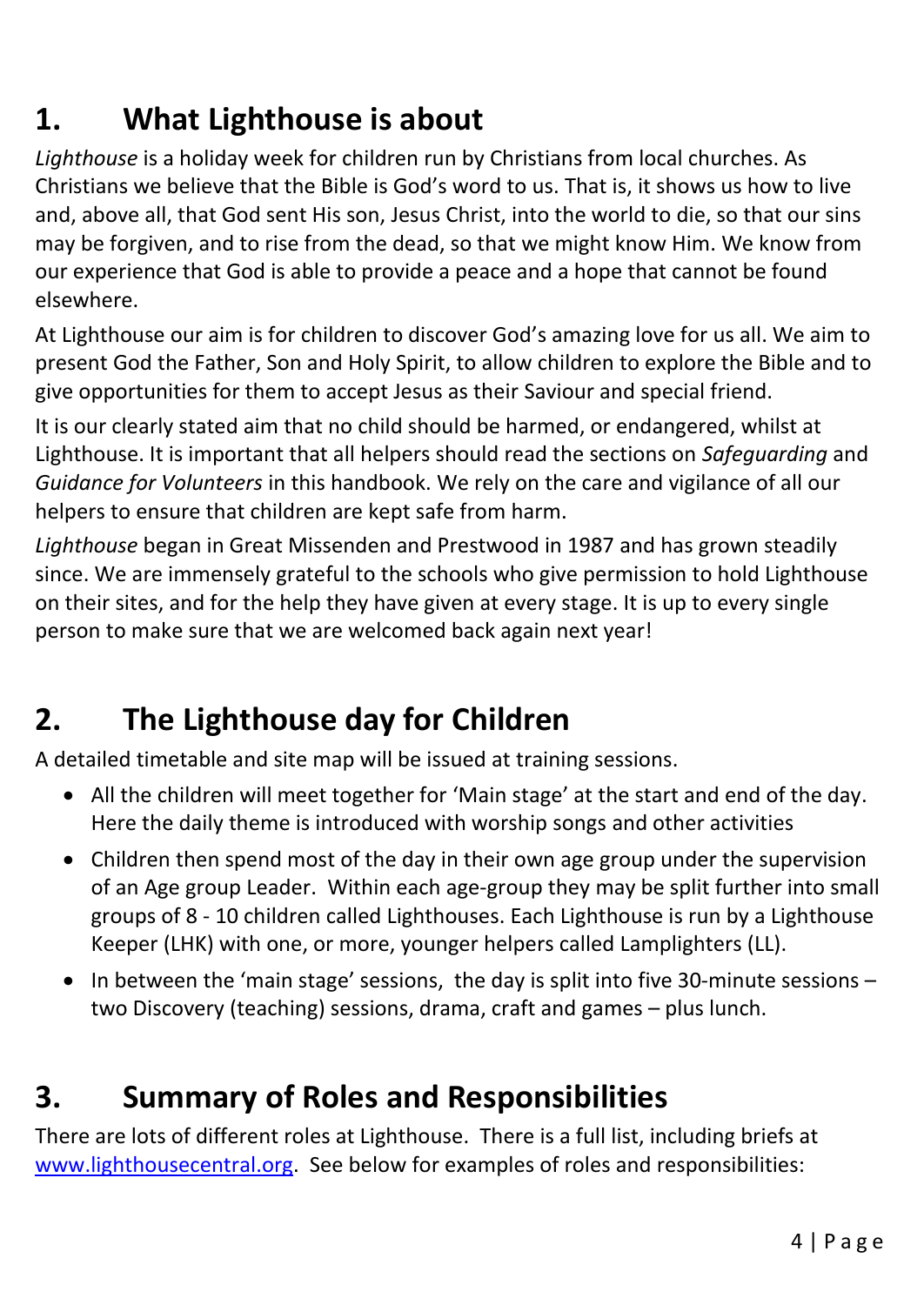| <b>Trustees</b>                         | Overall management of Lighthouse                                                                                                         |
|-----------------------------------------|------------------------------------------------------------------------------------------------------------------------------------------|
|                                         | Overall responsibility for safeguarding policy<br>enforcement                                                                            |
| Age Group Leaders (AGL)                 | • Co-ordinate activities for age-group                                                                                                   |
|                                         | Lead and support Lighthouse Keepers and<br>Lamplighters in age-group                                                                     |
|                                         | Prepare and deliver two whole-year Discovery<br>sessions each day                                                                        |
|                                         | Review the provided teaching materials for<br>Lighthouse sessions and enable Lighthouse<br>Keepers to use these materials with children. |
| Lighthouse Keepers (LHK)                | Oversee a 'Lighthouse' of approx. 8 - 10 children<br>throughout the week                                                                 |
|                                         | Work with the AGL to deliver Discovery sessions                                                                                          |
|                                         | Support and manage their Lamplighters.                                                                                                   |
| Lamplighters (LL)                       | Assist Lighthouse Keepers in looking after children<br>in group throughout the week.                                                     |
| <b>Special Needs Helpers</b>            | Work with children with additional needs to help<br>them access Lighthouse                                                               |
| <b>Craft Co-ordinator</b>               | Plans craft programme consisting of one session<br>each day for each age-group                                                           |
|                                         | Ensures that each age group has the materials it<br>needs for that day's activities                                                      |
| Drama (Performing Arts)<br>Co-ordinator | Plans drama programme consisting of one session<br>each day for each year-group                                                          |
| <b>Sports Team Co-ordinator</b>         | Plans games programme consisting of one session<br>each day for each year-group                                                          |
|                                         | Leads sports team, which delivers the games<br>programme.                                                                                |
| <b>Music Co-ordinator</b>               | Selects appropriate songs for the week<br>$\bullet$                                                                                      |
|                                         | Organises music, copyright etc.                                                                                                          |
| <b>Stage Team Co-ordinator</b>          | Leader of the team that prepares and delivers the<br>Mainstage sessions.                                                                 |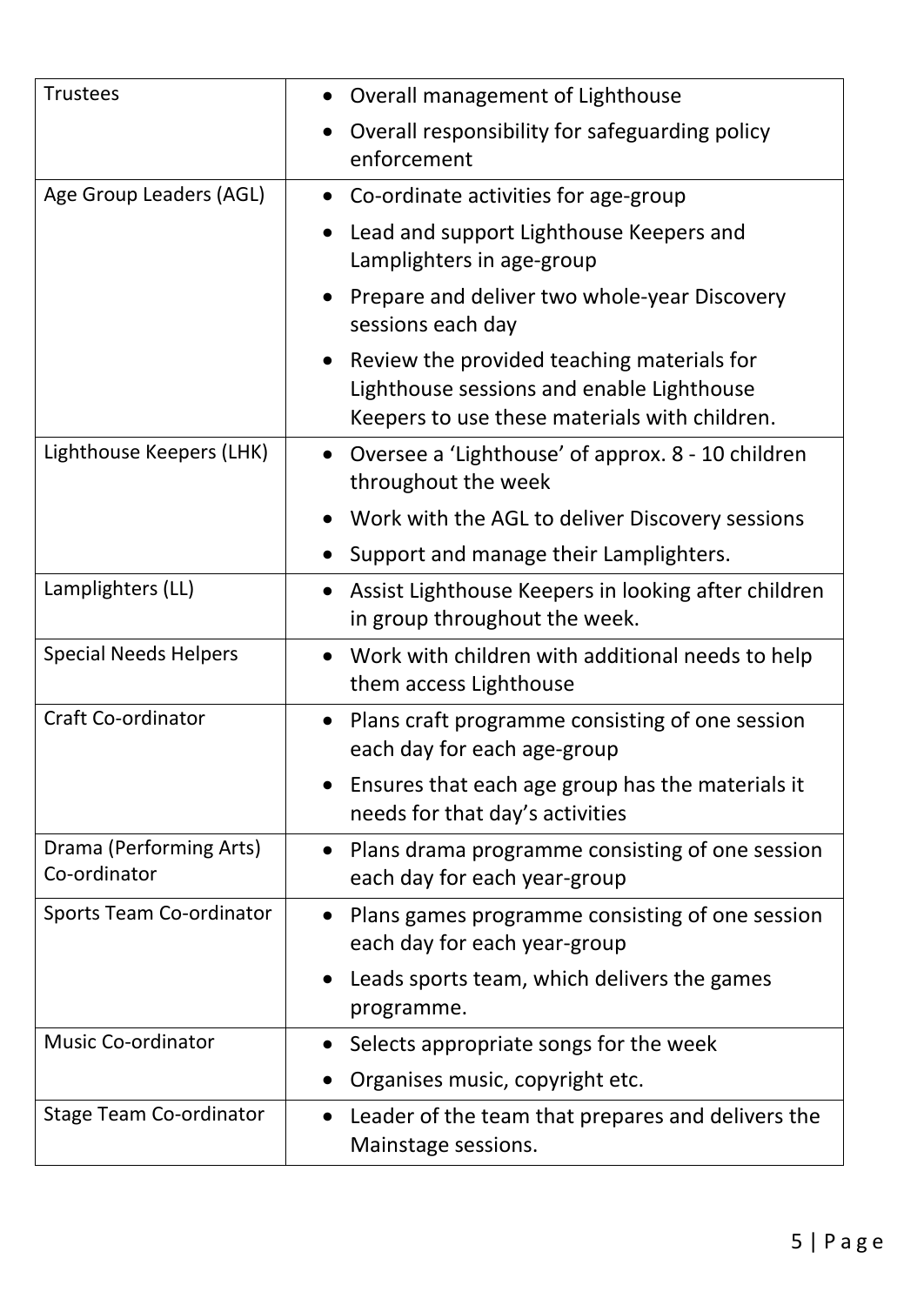| Helpers Children Co-<br>ordinator            | • Looks after volunteers' children at the beginning of<br>the day during the early morning team meetings<br>and worship session for volunteers. |
|----------------------------------------------|-------------------------------------------------------------------------------------------------------------------------------------------------|
| <b>Techies Team Co-</b><br>ordinator         | • Co-ordinate sound, light and all technical aspects.                                                                                           |
| <b>Helpers' Refreshments</b><br>Co-ordinator | • Co-ordinate the helpers' comfort zone which<br>serves hot and cold drinks throughout the day.                                                 |
| <b>First Aid Co-ordinator</b>                | • Co-ordinates first aid facilities for helpers and<br>children.                                                                                |
| Admin Co-ordinator                           | • Overall responsibility for administration before and<br>during Lighthouse.                                                                    |

# **4. Believe, Belong, Behave: Code of Conduct**

Our Code of Conduct is how Lighthouse expects all our volunteers to conduct themselves at training sessions and during the Lighthouse week. Please read this carefully. If you are a Volunteer at any Lighthouse we make the assumption you have read it and agree to fully abide by it.

#### **TOGETHER WE BELIEVE THAT:**

- Children at Lighthouse should experience the best week possible
- Every child and volunteer should be able to meet together in an open, positive and accepting environment where they are safe, valued and happy
- Their safeguarding and well-being is our Number One priority
- Lighthouse should be an unashamedly Christian week filled with fun and friendship

#### **TOGETHER WE BELONG TO OUR LIGHTHOUSE BECAUSE WE WILL:**

- Fulfil the job we have volunteered for to the best of our abilities
- Support our Team Leader to work together as a team
- Be attentive to the children's welfare at all times
- Be aware of and comply with Safeguarding practices
- Tell our Team Leader if we have any issues or concerns about a child or another helper
- Help the children enjoy themselves and join in with the various activities
- Take a break only when our Team Leader organises it and return promptly
- Read the Volunteers Handbook and understand the information in it
- Act and speak appropriately, with no bad language
- Dress appropriately including footwear, wear our red shirt and badge at all times, clearly visible, not covered up and no fashion statements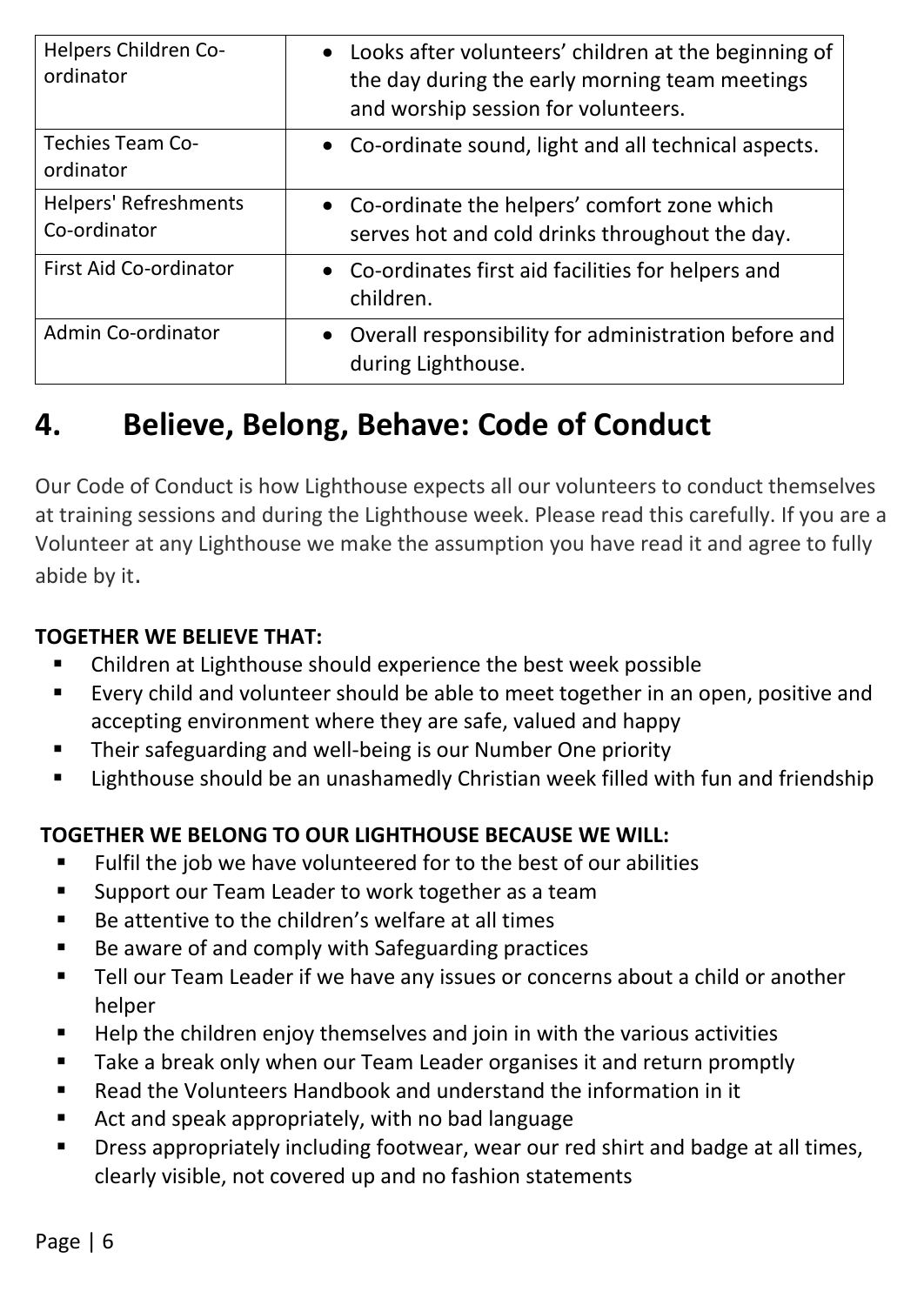(no bare midriffs, wearing shirts off the shoulder, builder's bums, very short skirts or shorts)

- Be on time for all meetings including any before Lighthouse
- Not use our mobile phones except during breaks and never photograph or film a child or take a photograph of any helper without their permission
- Not smoke or bring alcohol on site

#### **TOGETHER WE BEHAVE:**

Towards others as we expect them to behave towards us

- With respect
- Politely
- **Responsibly**
- **Safely**
- With care, kindness and love

### **5. General information for ALL Lighthouse helpers**

*Start of the day –* Please be on site by 9.20 am at the latest. Helpers' older children should be taken to their Lighthouse area where supervised activities are provided for them.

*Morning meeting/ReFuel* – The morning meeting is for ALL helpers (except essential registration, security and staff looking after helpers' children) and is held in the main hall. This meeting is important for our spiritual and practical preparations and is not optional! Please arrive promptly *at 9.30 a.m*., ready for a team briefing followed by information on the day's theme and worship.

*Refreshment zone & Pastoral Care* – Breaks will be agreed with other members of the age group team. Volunteers will bring their own lunch / snacks / water, although there will probably be supplies of cake provided! Tea / coffee available in the staff room. Lighthouse provides pastoral support for any helpers who find that they need help or would value prayer for personal issues during the week – please talk to your age group leader or Alice

*Child Safety & Protection* – Please make sure that you wear your official Lighthouse badge and t-shirt at all times. Your t-shirt or Lighthouse hoodie must be worn on top of any other clothing to be clearly visible. Be ready to challenge (firmly, but politely) any adult without a badge, especially anyone spending a long time staring at the activities going on, trying to talk to the children / younger helpers, or doing anything else which you think is suspicious; or notify Lighthouse security, the site manager or AGL.

*Please read and note the sections on Safeguarding / Guidance for Helpers/ Behaviour Policy guidelines later in this manual.*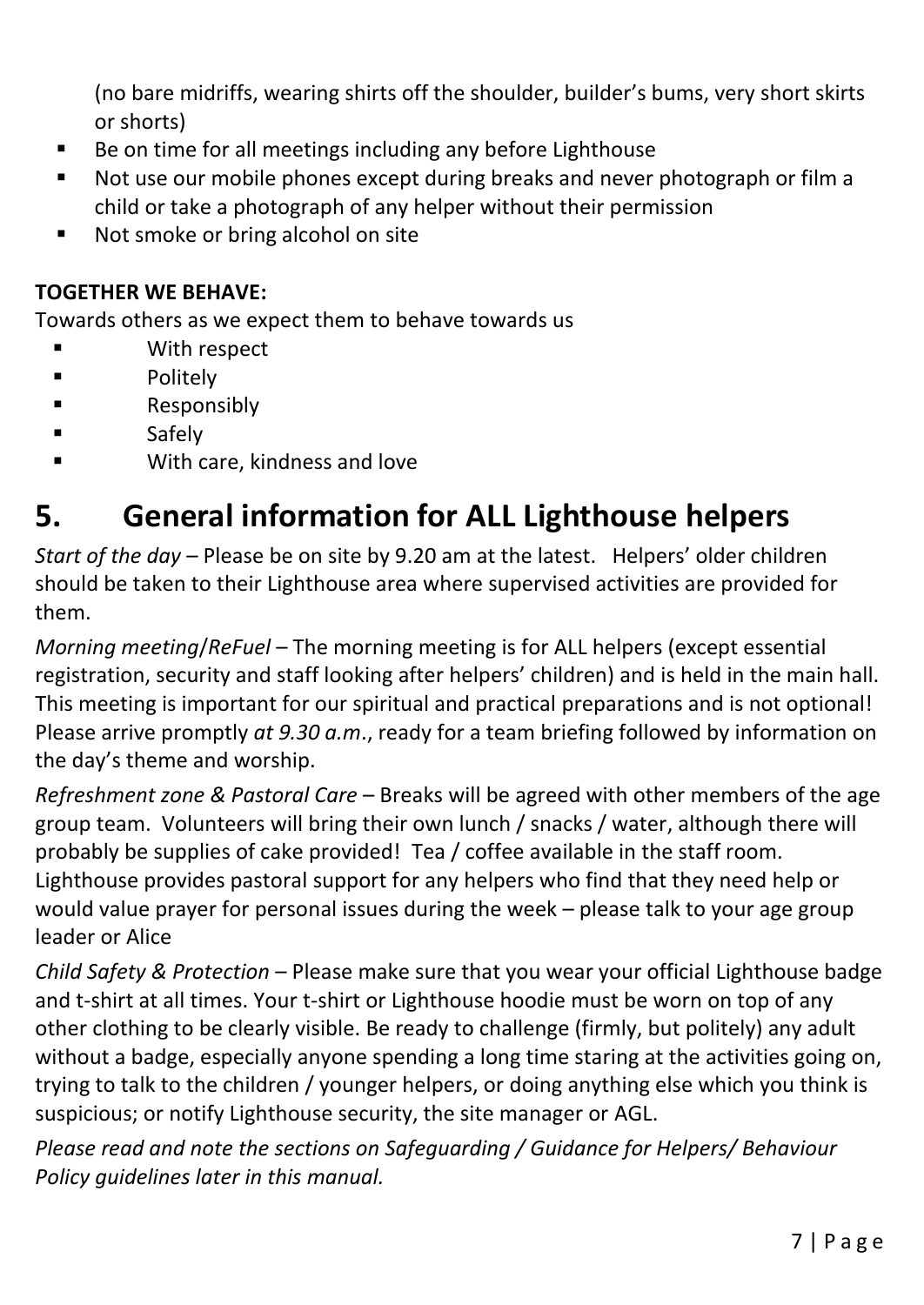*Leaving site* – No helper should leave site without clearance from their team co-ordinator. Helpers less than 16 years old for legal reasons need to stay on site at all times unless written parental permission to leave the site has been provided. Once on site the AGL has overall responsibility for all children in their age group. If a child needs to leave the site, for example due to illness, the AGL, First Aid Co-ordinator or Admin team must call the child's parent/guardian. If a child needs to leave the site for a planned appointment the parent/guardian should make the registration team aware of this in advance.

*First Aid* – Please be aware of qualified First Aiders in your teams (Issy, Helen and Yvonne). Children who are injured, or unwell, should normally be taken to the First Aid area.

*Incident Book* – AGLs, other team leaders and the admin office will each have an incident book in which to record anything serious that happens during the day to a child or a helper. The First Aid incident book will enable the team to make a record, one copy of which will be sent home with the child and one will be kept by LH. The incident books need to be kept secure at all times as they may contain confidential information. At the end of the week these books should be returned to the Admin Co-ordinator.

*Don't feed the children!* – From experience, we have learnt to be very cautious about food allergies etc. Please don't bring any nuts or nut-containing product to Lighthouse as some of the children who attend are likely to have severe allergic reactions.

*Mobile phones and photography* - Due to Safeguarding issues, **no photography of children** is allowed. General pictures for the web site and publications will be taken by a nominated photographer on behalf of the Lighthouse. This is a necessary precaution for everyone's protection.

*Appreciation and commitment* - Each year Lighthouse gets wonderful feedback and appreciation from children and parents thanks to the effort and enthusiasm of our helpers. Please remember that this is a holiday week for the children, not the helpers! Do support each other in your Lighthouses and other teams; don't leave other team members to struggle on alone. *If you are a LHK/LL and need to leave the group at any time, make sure that your children are cared for and that someone else knows where you have gone.*

*Electrical testing* – If you need to use any electrical equipment (CD player, etc.) that plugs into mains electricity, please check with the Techie team BEFORE you use it. Even if it is brand new!

*Smoking* – no smoking on site

*Chewing gum* – Please dispose of chewing gum thoughtfully in the bins provided.

*Cars and bikes* – Please walk, cycle or car share wherever possible to avoid car park congestion.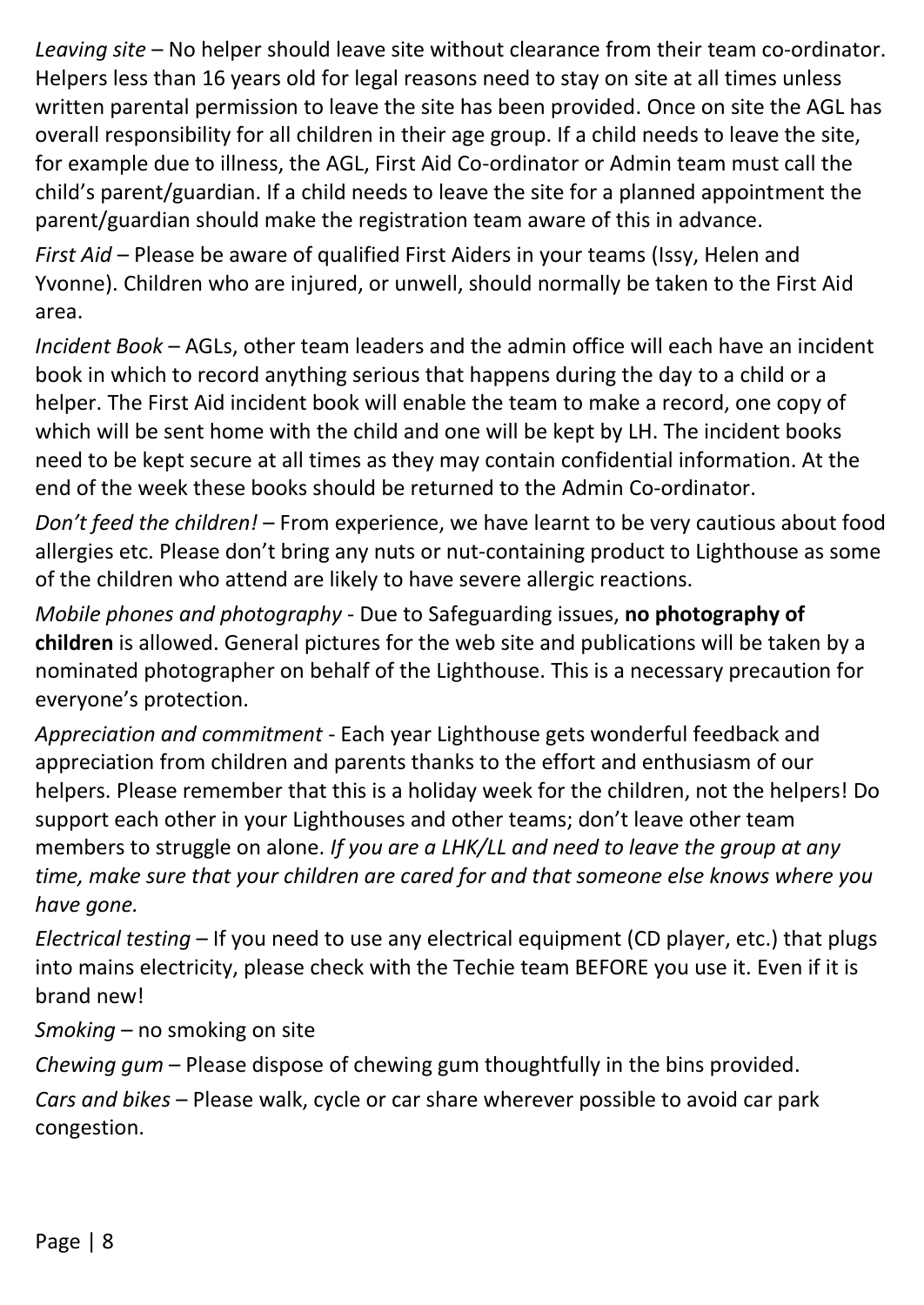# **6. Lighthouse registration and end of day**

#### **6.1. Helper Registration**

There will be a register for helpers at the entrance to the site. Please sign in/out as you arrive/leave during the day. This is particularly important so that we know who is on site in case of fire.

#### **6.2. Children's Registration**

Children whose parents, carers or siblings are helpers at Lighthouse on that day may arrive with their carer at 9.20 am. All other children will not be admitted until 10am.

On the first day, parents will be asked to bring the email confirming their child's place for registration and will be issued with bar-coded registration tickets. A scanning device is used to enter these onto the date base. They are asked to bring the relevant tickets when dropping off and collecting their children.

On arrival, children come with their parents to the Registration area.

Children will be welcomed by a team of LLs and taken to the area of the playground where their age group is congregating. Here they will meet their LHKs.

Children's badges will be for provided to LHKs for children allocated their group.

AGLs, please be aware that occasionally children turn up at the wrong age group. If a child is not on your age group register, or you are concerned that the child should not be in your age group, please advise the admin office.

LHKs will be given a list of their children in their Lighthouse to confirm their attendance day by day. They should use this list throughout the day to check that they still have all their children with them. This will also be checked by the AGL. Any concerns about extra or missing children, please contact the admin office immediately.

The Special Needs Co-Ordinator will be aware of any child with special needs notified to us. He/she will be available at registration times to talk to parents if required.

A representative of First Aid will be present at registration to take medicines as appropriate and to answer any queries from parents. Sick children should not be sent to Lighthouse; parents will have been notified of this in the documentation. A form is filled in by the parents for any children requiring medicines during the day - dosage, permission, storage, what happens at the end of the day etc. Inhalers and auto-injectors will be kept by the child themselves if they are deemed old enough and responsible by the parent. Other medicines will be kept by First Aid, in the First Aid area.

#### **6.3. Children's end of day**

Parents who arrive early will not be allowed onto site until they are invited in to collect their child/children.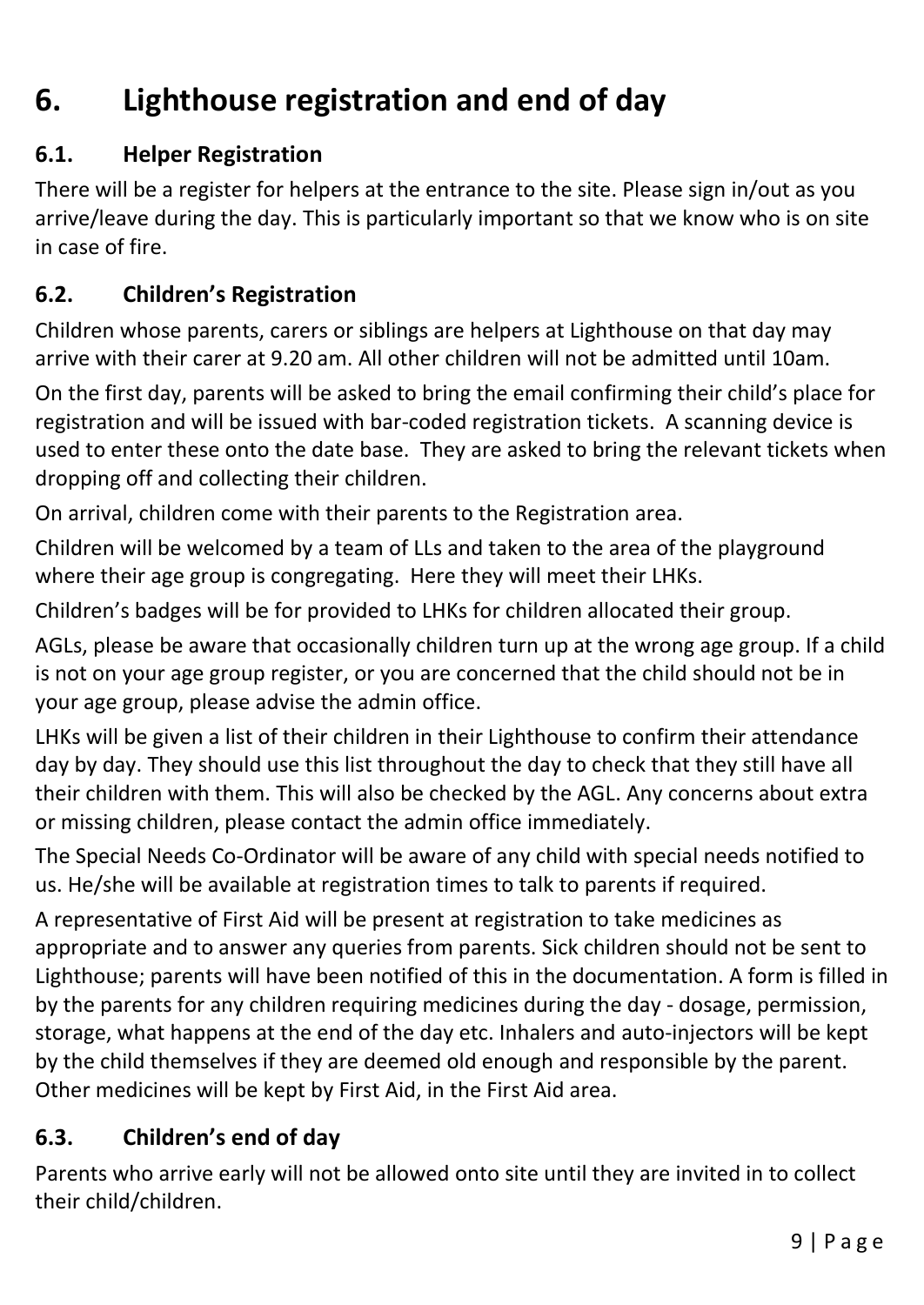The registration team will ask parents to queue up, and will control the flow of adults with tickets in the 'car park' area outside the gate to the playground. When the adult arrives at the gate to pick up their child, the AGL checks the ticket and calls the child forward. AGLs stationed at exits will re-check and collect the ticket before letting the child leave with the parent/guardian.

Adults without a collection ticket should be asked to wait until the rush has ended. The AGL must confirm the identity of the adult with the child. If the AGL has concerns they should escort the child to the admin office so that a telephone call can be made to the contact number(s) we have on the database.

# **7. Notes for Lighthouse Keepers and Lamplighters**

The children spend most of the day in their own age group under an Age Group Leader (AGL). Within each age group they are split further into small groups of 8 - 10 children, called Lighthouses. Each Lighthouse is run by a Lighthouse Keeper (LHK) with one, or more, younger helpers called Lamplighters (LL). **You are at the heart of Lighthouse.** Your job is to care for the children in your Lighthouse throughout the week. This entails:

- Meeting them at Registration and taking them to their room
- Counting them (before and after moving from place to place)
- Helping and joining in with the various activities
- Helping them to enjoy themselves, and being attentive to their welfare
- Eating with the children at lunch
- Providing drinking water as necessary
- Taking them to the toilet, where necessary.

LHKs should ensure that all children in your Lighthouse are engaged and that no child is favoured. It may be helpful to give specific responsibilities to your LLs.

Be prepared to help and join in with all the activities (drama, games, Discovery, craft) under the direction of the team leaders. There are more notes on the various activities further on in this handbook. LHKs and LLs have a particular role in the Discovery sessions, using materials and activities planned by the AGL to reinforce the teaching theme through the small groups. This is a particular opportunity to get to know the children and build relationships with them.

*What You Need To Bring* – On the first day each LHK should bring a LARGE, sturdy box or bag to store the lunchboxes and coats for their Lighthouse, rugs/blankets for the whole Lighthouse to sit on. Each LHK will also need to bring a second box or large bag to hold their group's craft and plenty of pens and pencils. Each Lighthouse may also find it useful to have a watch, a notebook, a Bible where possible, tissues and/or wet wipes and a pair of scissors.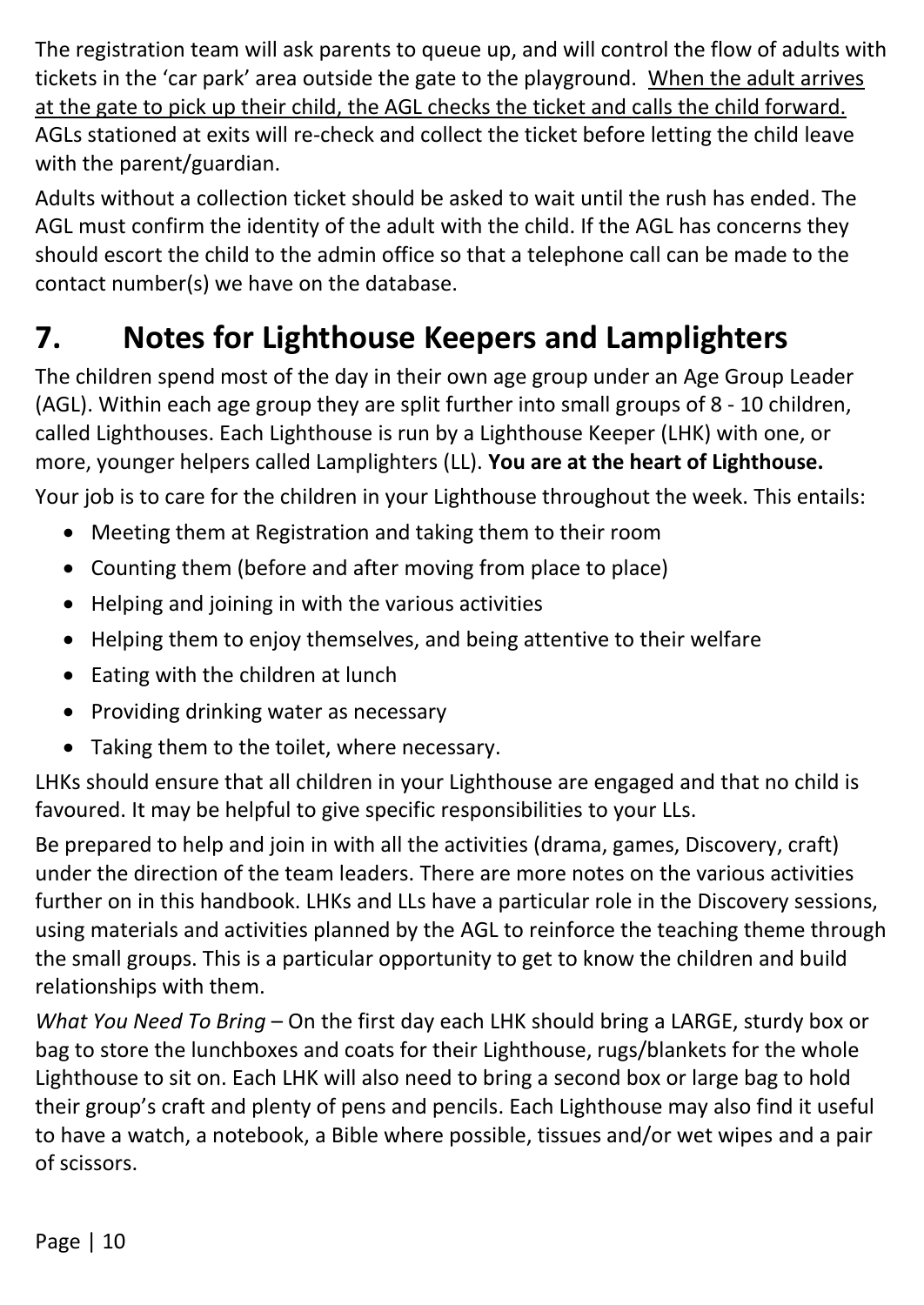If the Lighthouse has more than one LHK during the week these LHKs should agree who is providing what in advance.

*Break Time* – For LHKs and LLs these are taken at the direction and discretion of the AGL/LHK. When taking a break during a Lighthouse session this should be *15-minute maximum* and then swap with your LHK/ LLs, without disturbing the session. There is a Refreshment area for helpers with free hot and cold drinks. There may be an opportunity to have a short break at lunchtime if you team up with another Lighthouse to ensure all children are looked after.

*Toilet runs* – Helpers must never be alone with a child. This is for your protection (from allegation) as well as theirs. There is a toilet area attached to each age group space. Wherever possible, encourage the children to go to the toilet in groups between sessions. Otherwise, where individuals need to go two helpers must accompany the child. AGLs, we suggest that you arrange individual Lighthouses to "team up" so that one LL from each Lighthouse can do the toilet run at each occasion*.*

*Remember, if you have a problem of any kind that you cannot cope with, your AGL is there for you to turn to.*

# **8. How to support children with Special Needs**

*All* children are individuals and will need different amounts of help to engage in the activities at Lighthouse. Even children with the same type of special needs will be very different and it is important that you respond to their individual needs.

*Clear instructions*, given one at a time, will help every child to listen more carefully to what you're saying.

*Clear boundaries* will help children to know what they can and cannot do. For example, we're not allowed to run now but you can run in our games session. Make sure the children know what is expected of them- for example when they need to sit and listen. You can use words like 'Now' is time to sit and listen 'Later' you can play with your friends.

*Rewards* help every child to engage, particularly children with behavioural problems. You could try giving children stickers and aim to getting 10 stickers for a prize at the end of the week.

*Praise and Encouragement* is good for every child. If you have a particularly difficult child make sure you always encourage them when they do something good (no matter how small this is).

*ADHD* – Attention Deficit Hyperactivity Disorder means that a child will have difficulty concentrating and may find it hard to sit still.

*ASD* – Autism Spectrum Disorder means that a child will have difficulties in social communication skills, this means an unstructured environment can be very scary. It can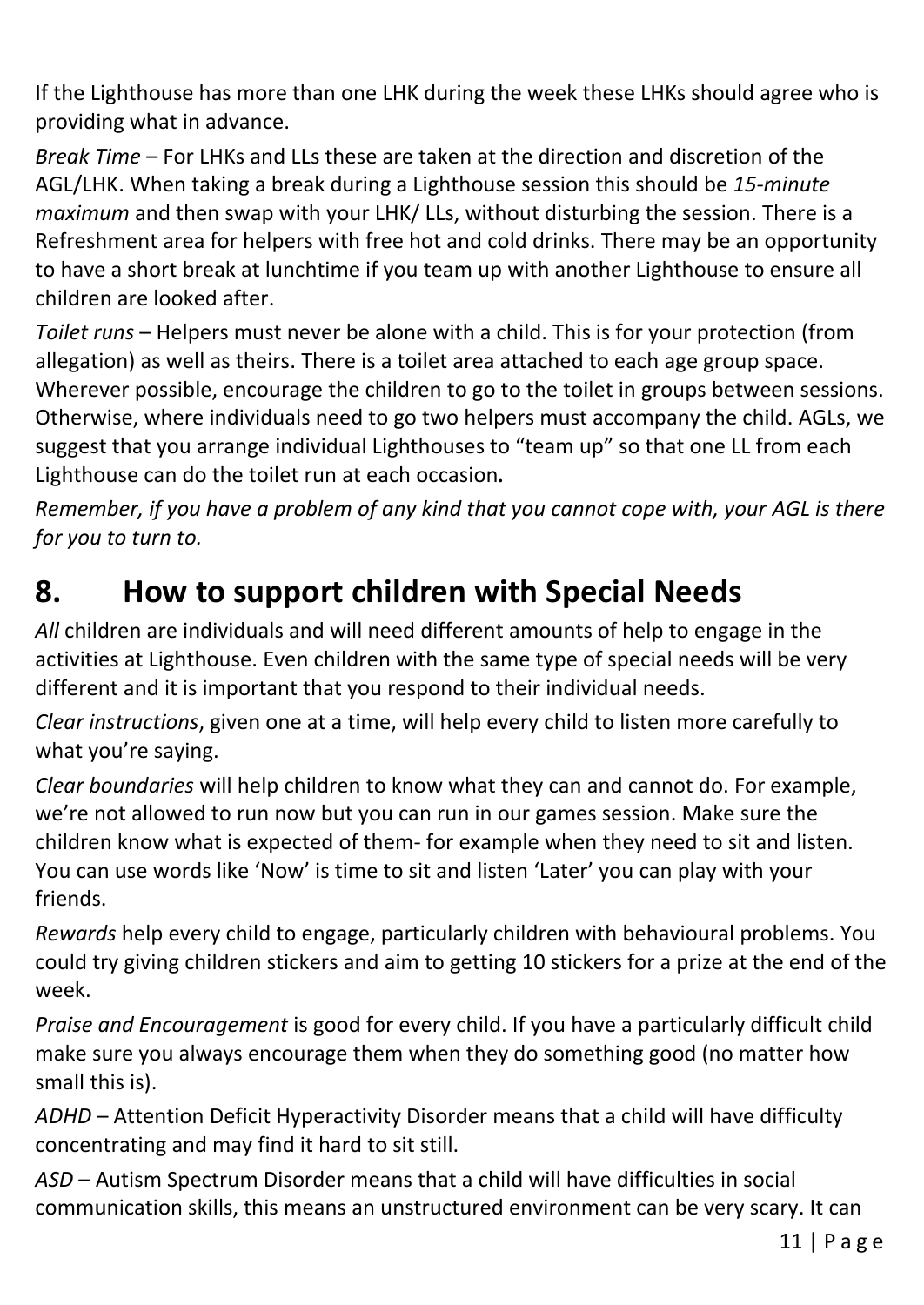help to tell children with ASD exactly what's happening in the day, and give them fiveminute warnings before they have to change activity.

*Downs Syndrome* – Children with Downs Syndrome have particular outward features that identify their disability. Children with Downs Syndrome often take a little bit longer to learn things than other children, this means they may need a bit more help to carry out activities.

*Sensory problems* – Everybody experiences the world through their senses. Some children find the information their body gains about the world around them difficult to process. This means they might not take in what you say to them straight away or may run around and jump up and down as a way of helping them process information.

The Special Needs team is there to support these children. If a child is proving particularly challenging with their behaviour, or you think may require 'time out' from the normal Lighthouse activities please speak to your AGL who will assess the situation and may take the child to the 'Lifeboat' (special needs) area.

# **9. Notes for Lighthouse Age Group Leaders**

AGLs will be issued by email:

- A database report of the special needs of children in their groups. Please treat this report as confidential, but pass on necessary details to LHKs and LLs.
- A list of children expected, and who have registered on each day
- Registers of children in each Lighthouse.

Preliminary database reports will be sent weekly by email from the Lighthouse database, but are subject to change as allocation of places continues up to the beginning of Lighthouse as some children drop out, and others on the waiting list are given places.

If you do not have facility to print reports at home, please contact your Admin team. Any reports that you print out **MUST** be treated as confidential and securely destroyed when no longer needed

The Admin team will issue you with an incident book on site before Lighthouse.

AGLs please do not brief LHKs and LLs in front of the children, especially if there is something to discuss that "we need to improve on"!

For consistency, all Lighthouse age groups from the 5s through to 10+s are required to follow the main theme of teaching for each day as agreed by the Lighthouse Trustees. How these are applied is down to the individual age groups.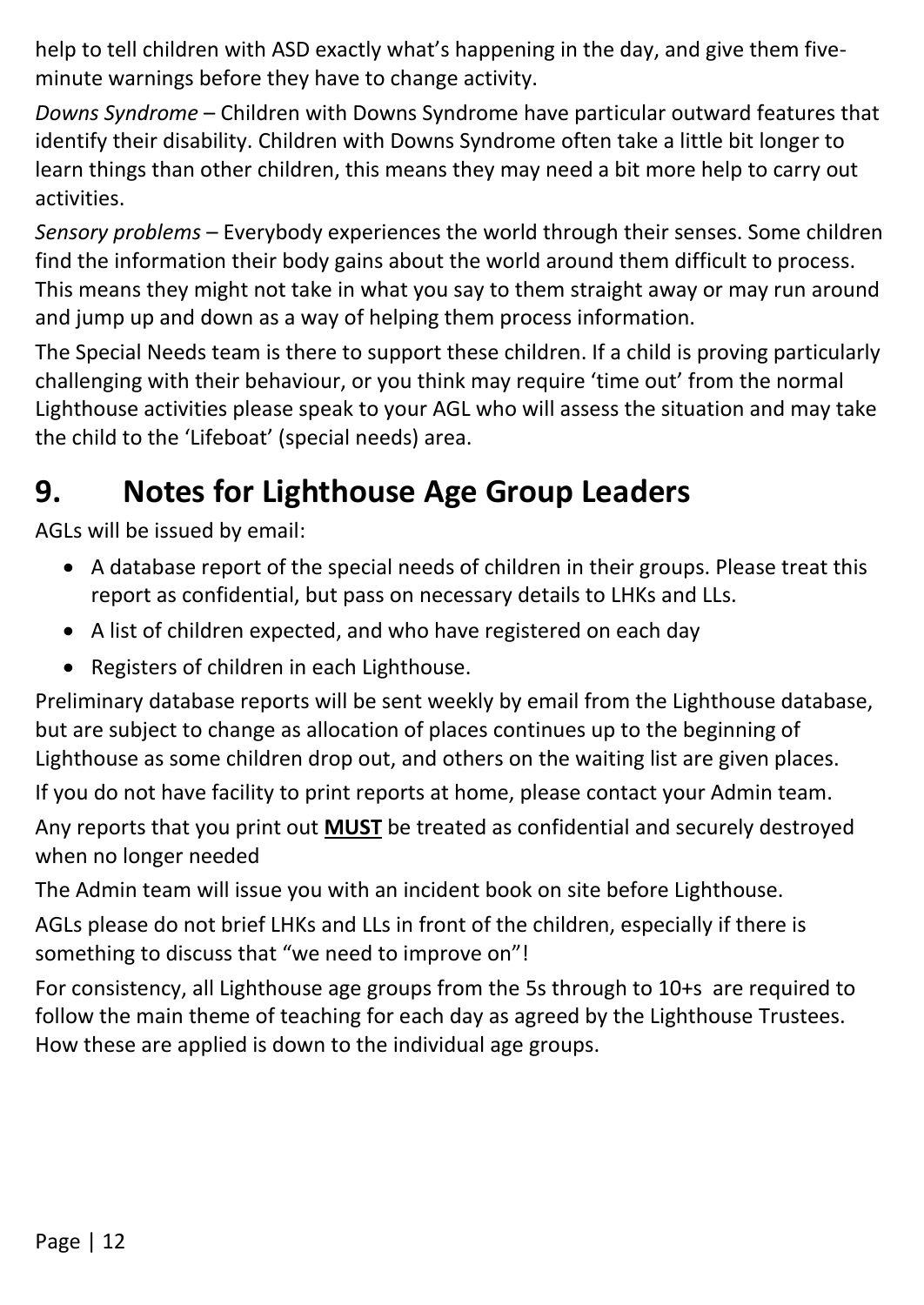# **10. The Lighthouse Discovery (teaching) Programme – notes for AGLs and LHKs**

#### **10.1. Teaching notes and Aims**

Teaching notes will be shared well in advance of Lighthouse. It's important that you become familiar with the stories and teaching aims. Then take some time to pray, it can be simple and not long, just ask 'what does God want to say to your Lighthouse through you and the teaching material?' Ask Him to guide you as you lead the children through the week.

#### **10.2. The importance of following and guiding the children**

Knowing the material is vital because it's down to you to bring the message of the day home. To take it to a personal level and help them apply that directly into their life situations. We will provide worksheets in the activity books along with the puzzles and pictures. These worksheets will help you to take the children through the day's teaching and find how it is meaningful for their lives.

Remember what the main points are for each day and what you see God is trying to say to them. Your goal for your Discovery session is that the children understand the main point of the day and what it means for them. Think carefully about the main points. Do you have any stories and experiences from your or your family's life that would apply? Personal application is quite important as it demonstrates that the point being made also works in our lives. Asking the children questions can be helpful to them. What do you think means? Can anyone tell me when can help us? Where and when can we use this in our lives? Tailor your questions to get the children to the place where they understand the main point of the day. The worksheets will be handy here as some of them will be conversational and question based. Think about other helpers in your group. Make sure everyone gets an opportunity to contribute.

Pray for the children and don't be afraid of praying with them. It's a good idea to set the scene by using prayer, open up and close your chat about the teaching by saying a simple prayer; you could even encourage the children to pray. There are lots of ways to make prayer fun, just think that prayer is not a monologue, but rather a creative and interactive conversation. Prayer within the group should include everyone. Do not force a child to pray, but insist that if they choose not to pray they must respect those who do. They do this by being quiet and still when the rest of the group are praying.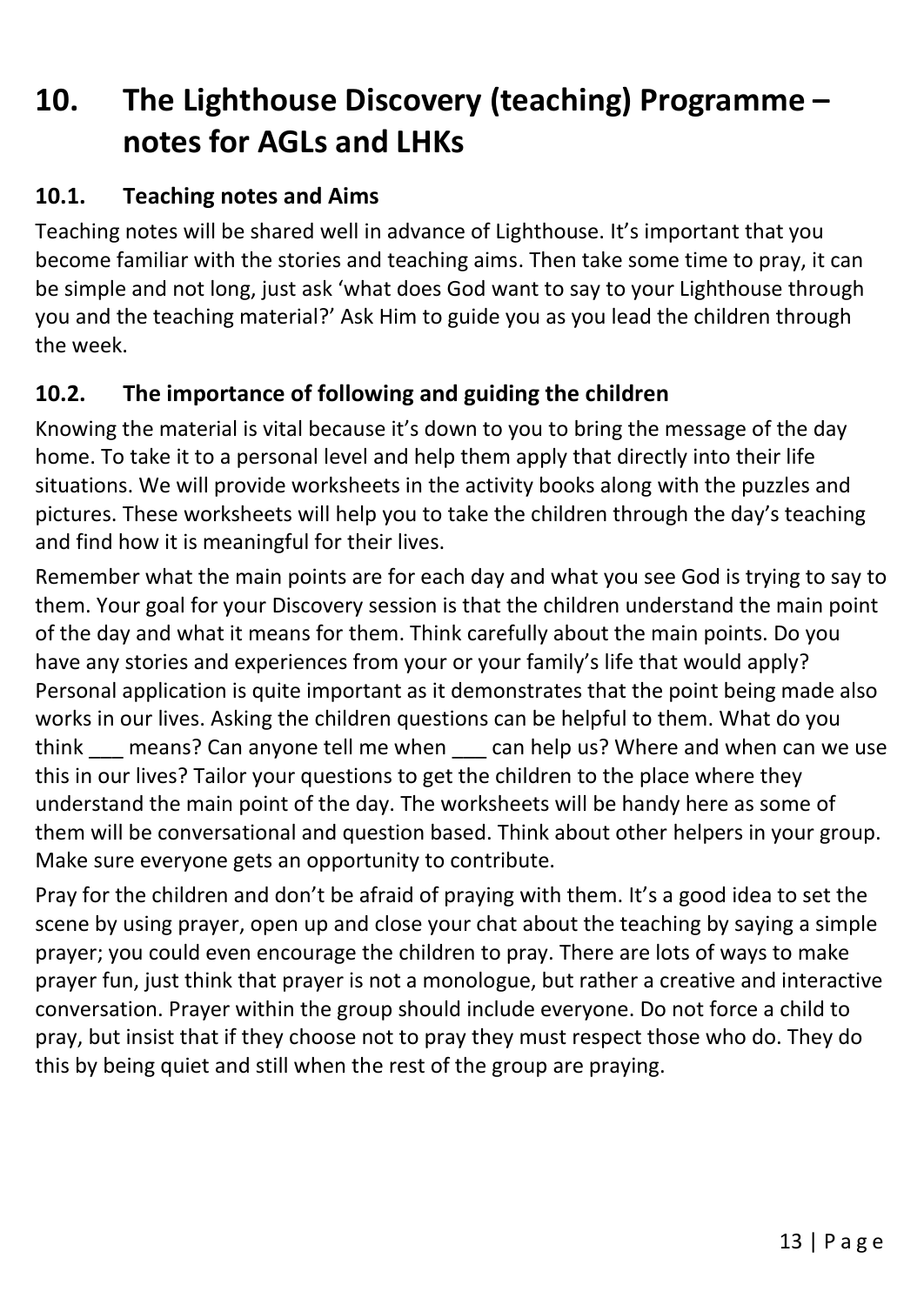# **11. Discovery afternoon sessions**

The afternoon Discovery session is a time for the daily teaching theme to be reinforced through a variety of activities. It is a time when relationships can be built within the Lighthouse.

With direction from the AGL the LHKs and LLs lead much of the session within their group. It's a good opportunity to talk with the children about the theme. To find out what it means to them, help them explore it and apply it using the various activities offered. It is also a good opportunity to talk with the children about believing, trusting and following, in ways appropriate to the Age Group.

# **12. Other Lighthouse activities**

#### **12.1. Mainstage**

At the beginning of the day there is a mixture of songs, games and the day's theme.

The Stage Team rely on LHKs and LLs to set an example to the children by not talking and concentrating on what is happening on stage. Please help them to keep the children focused; a gentle tap on the shoulder and a 'Shh' is normally all that is needed. Other teams please don't talk around the edge of the room. If you need to have a conversation, please leave the room. Please note, if you are in the mainstage session, taking part is obligatory – doing the song actions is not optional!

#### **12.2. Drama**

Each day all children will have one session of Drama.

#### **12.3. Craft**

Craft is always one of the children's favourite sessions and you do not need to be particularly talented to take part, because the activities are designed to be simple enough for children to carry them out with minimal assistance and clear instructions are always provided. Please note that the craft programme depends on participation of LHKs and LLs to help children complete their project in the time available.

There is a different craft activity available each day. These will take place within the age group area.

All LHKs and LLs will probably need to stay with their Lighthouse throughout the craft sessions. A Craft team member will lead each table and will be responsible for demonstrating the craft, but often children, especially the younger ones, need assistance to complete the craft. Others may require an additional activity, which will be available, if they finish early.

Each LHK will need to bring a large box or bag to hold their group's craft. This should be clearly labelled and placed in the area indicated by the craft team. LHKs/LLs are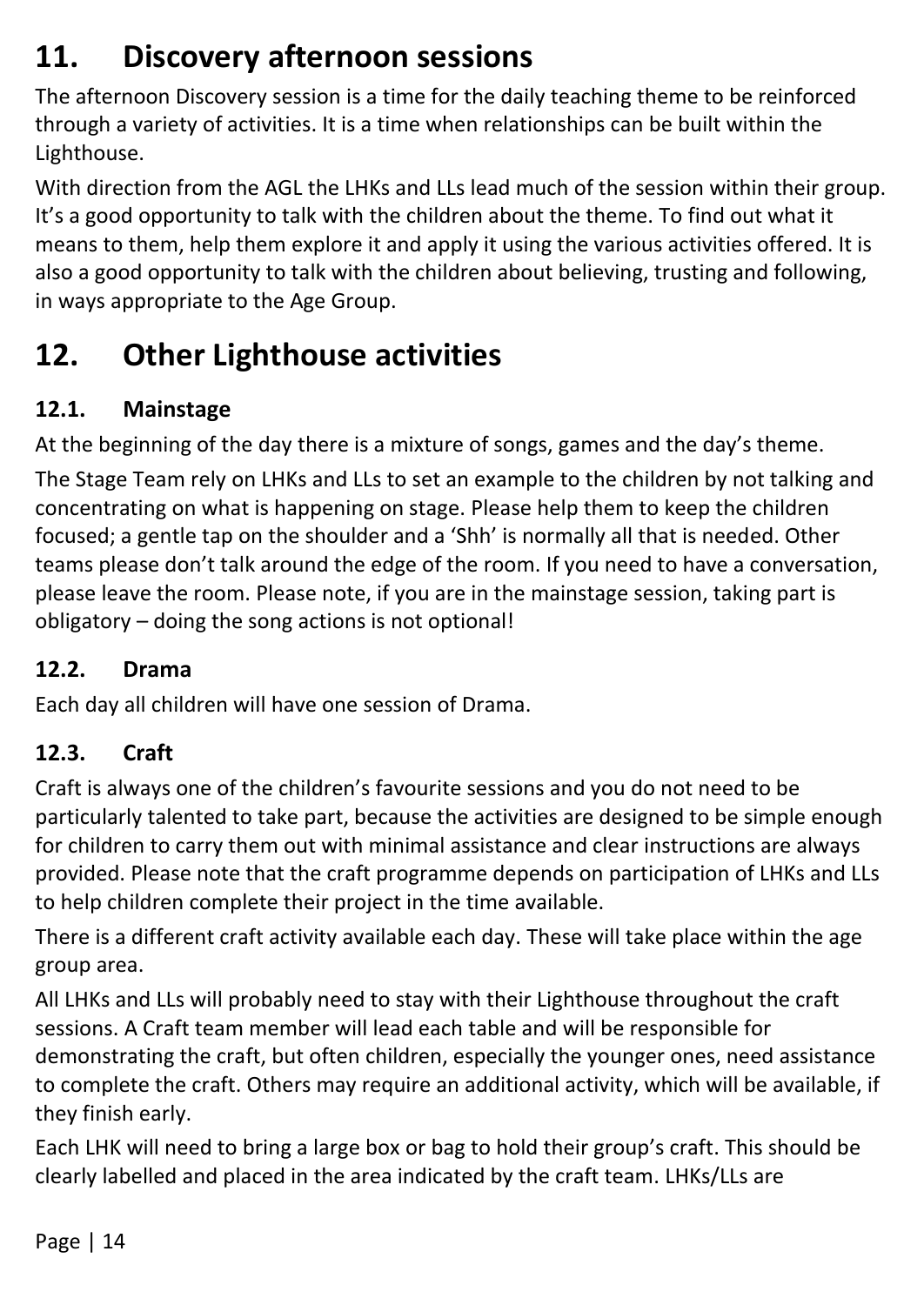responsible for collecting the box/bag before the end of the final day, so that the children can take their craft home.

#### **12.4. Sports**

A programme of sports and games has been organised for the week. Each age group will attend one session each day. All children should be encouraged to participate. Children who do not want to join in can watch.

# **13. Our Policy for Managing Behaviour**

Within Lighthouse there are standards of behaviour that everyone is expected to observe:

- Children may not hurt themselves, hurt others, or damage equipment or surroundings
- Smacking or hitting a child is NEVER acceptable at Lighthouse
- Our overall aim is to encourage good behaviour through praise and rewards (e.g. stickers etc.)
- We will ensure that all children understand how they are expected to behave. Some children may need several reminders and appropriate early intervention by helpers
- Should children continue to exhibit unacceptable behaviour, the LHK will talk to them and say why that behaviour must stop. This will be done as calmly as possible and without humiliation
- Should further action be necessary, a child should be temporarily separated from friends, or whatever is encouraging the difficult behaviour. They could be moved to a different place within the group, perhaps next to a LL or LHK
- If the problem continues, the AGL should be involved to talk to the child and reinforce what the LHK has said
- The next step would be for the child to be removed from the whole activity and to sit at the side and watch for a period
- Finally, they will be given a warning that if their behaviour does not improve, they will be sent home from Lighthouse. If they are given this warning, the AGL will talk to their parent/carer at the end of the day and agree that if the unacceptable behaviour continues, the child will be sent home and will not be able to return to Lighthouse.
- If a child's behaviour is causing immediate harm to themselves or others appropriate action will be taken to keep themselves and others safe.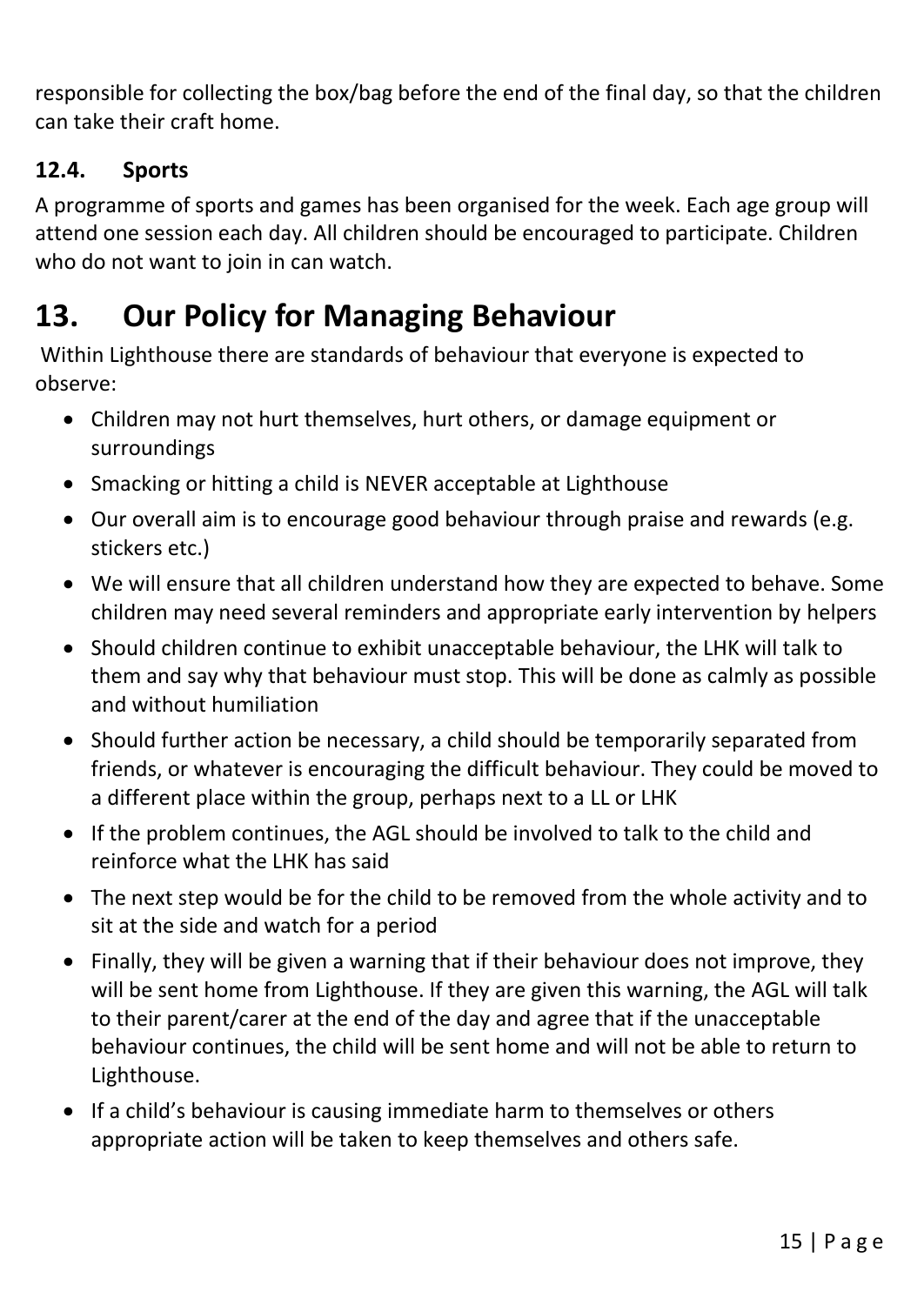The above policy is to give an idea of the procedure in dealing with unacceptable behaviour. As LHKs get to know the children in their group they will know how to apply these steps in the most appropriate way for each child.

# **14. Guidance for all helpers on keeping yourself safe**

#### **14.1. Keeping safe**

We will do all we can to ensure that children and young people are treated with respect, as individuals. The welfare of the child is paramount. The following recommendations provide a framework within which children should be safe from harm, and adults protected from false allegations or temptation.

*Do* treat all children and young people with respect.

*Do* watch your speech, tone of voice and body language*.*

*Do* praise and encourage the children.

*Do* set clear boundaries for children and make them aware of the consequences of stepping over those boundaries. (See the Lighthouse policy on behaviour.)

Where possible there should be a gender balance among helpers.

*Don't* invade a child's privacy whilst washing or toileting. Younger children may ask for help with clothes. If they can manage on their own then respect their independence.

*Don't* play rough, physical, or sexually provocative games. Don't give piggy backs, swing the children, or let them use you as a climbing frame. Accidents do happen and a child could get hurt, and so could you.

*Don't* be sexually suggestive about, or to, a young person, even in fun.

*Don't* touch inappropriately, or intrusively.

*Don't* scapegoat, ridicule, or reject a child or young person.

*Don't* show favouritism to any one child. Some children will want to sit on helpers' knees and hold hands. That's fine as long as one or two children don't dominate and take the majority of your attention.

*Don't* go outside the shared areas of Lighthouse with a child. Don't be alone with children in potentially vulnerable situations. If a one to one chat or prayer is requested, make sure you are in clear view of others.

*Don't* permit abusive peer activities (e.g. ridiculing, bullying, rough physical games, etc.). *Don't* allow unknown adults access to children. All Lighthouse Team Members can be easily identified by their badges and Lighthouse t-shirts. No stickers on badges please. Authorised visitors on site will be wearing Visitor badges.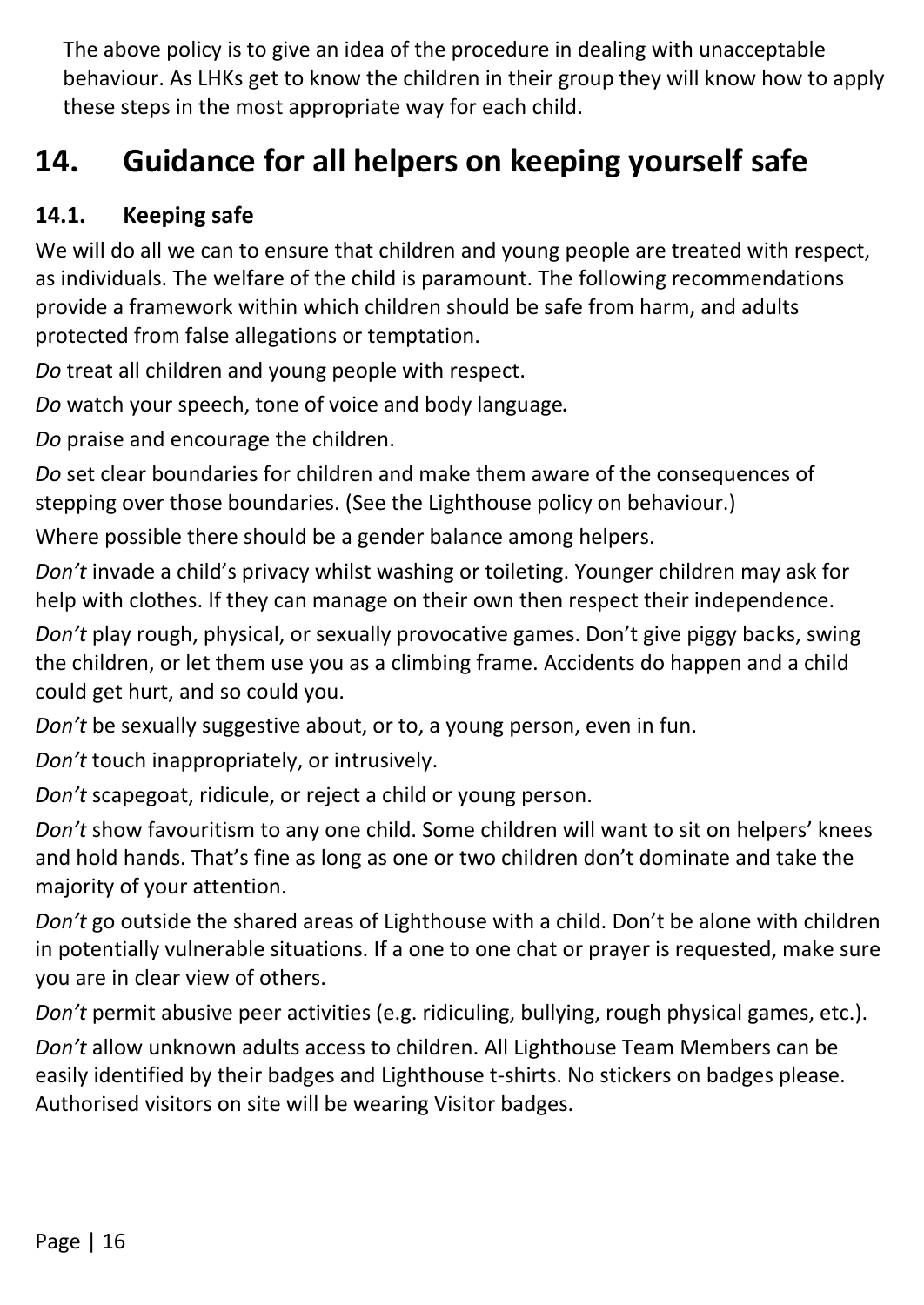#### **14.2. A word about touch**

Some children, especially younger ones, are very affectionate. Touch is part of the way we express love to others. We don't want to keep children at arm's length, but we must be sensitive and realise our responsibilities. Holding hands, or a hand on the shoulder, is often enough for children to feel you care.

### **15. Tips for Praying with children**

Praying is part of being a friend of Jesus and it's great to pray with the children that we are working with in the Lighthouses. Here are just a few guidelines to consider and help you when you pray with the children.

- Be friendly and encouraging
- Don't go anywhere on your own to pray with a child. Make sure you are in clear view of others
- Don't lay your hands on a child
- Listen to what the children want to pray about
- Don't laugh at or dismiss what the child/children want to pray for
- Speak slowly and clearly without using Christian jargon
- Keep your prayers short and simple so that you know they have been understood.

Bear in mind that praying is allowed to be fun!

Praying can take many forms; you can get the children to say their prayers; you can encourage the children to write their prayers down on paper and 'post' them to God by putting them into a box; or you can ask the children to draw their prayers. These are just examples, praying can be done in so many ways and it is great to encourage the children to experiment with the way they pray.

### **16. Children who want to know more**

We have a fantastic opportunity at Lighthouse to share the love of Jesus with children who don't know him and to help those who do, grow. The children have the opportunity to hear about Jesus and respond to what they hear. Jesus emphasises how important response is (Matthew 7:24) but this must be done very sensitively and appropriately with children.

### **17. Safeguarding information**

#### **17.1. Dealing with an allegation of abuse**

Abuse falls into four categories, which can be defined as follows: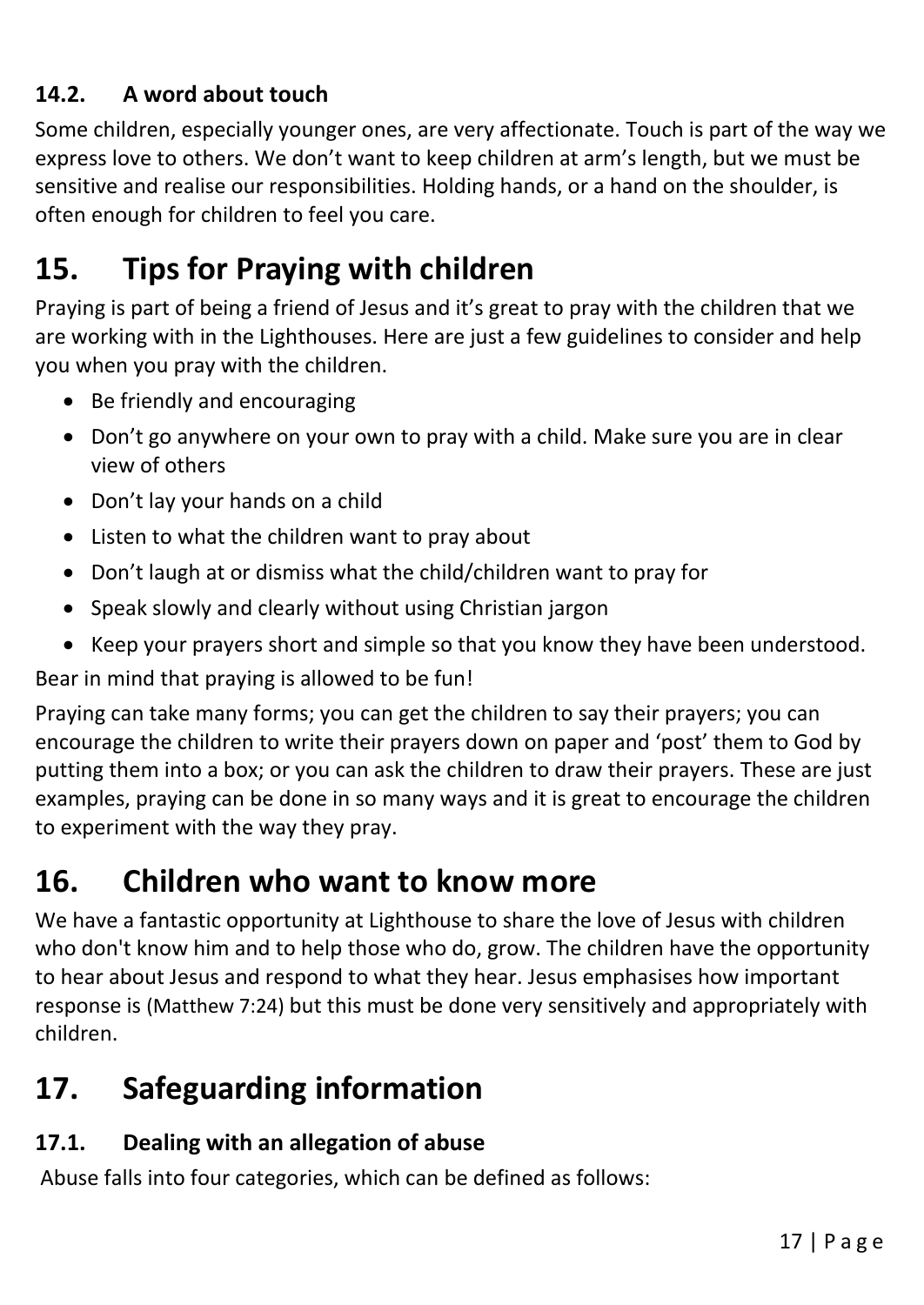- 1. *Physical Injury* Any injury to a child or young person, which may be caused by a family member or other person with responsibility for their care.
- 2. *Neglect* A failure to meet a child or a young person's basic needs for food, warmth, protection and care.
- 3. *Emotional Abuse* The persistent, severe emotional ill treatment, or rejection, that severely affects the emotional and behavioural development of a child or young person.
- 4. *Sexual Abuse* The use of a child or young person to meet an adult's sexual needs.

The most important consideration for all team members is to safeguard and promote the welfare of the children and young people in our care. Any allegation of abuse must be taken seriously and Lighthouse has a duty to report it to the relevant statutory agencies. Allegations may come from a child, or young person, themselves and may relate to abuse from a family member, or someone outside the family that could be a teacher, youth leader, pastor etc. No group of people are exempt from being abusers.

If a child or young person begins to tell a team member about abuse, it is VITAL that you do the following:

- Never promise to keep it a secret and not to tell anyone.
- Listen carefully but do not press for information.
- Reassure the child, or young person, that they have done the right thing by telling someone.
- Pass the information immediately to your AGL. This is confidential information; do not discuss it with anyone else.
- It is the responsibility of the AGL and Safeguarding Officer to write-up the information as soon as possible, using the child's own words to describe the abuse.

#### **17.2. Important things to remember**

- It is not the responsibility of Lighthouse to investigate the truth of any allegation. This is the responsibility of the Police and Social Services.
- What has been disclosed is very confidential and should only be shared with others on a need-to-know basis. The first person to be told of the abuse may be asked to provide a statement for the Police.
- After telling of abuse a child or young person can be distressed, frightened and worried about what will happen next. They should be reassured that they have done the right thing and should not be left on their own.
- The best interest of the child or young person, and the need for the abuse to stop, comes before the interests of the organisation or the abuser.